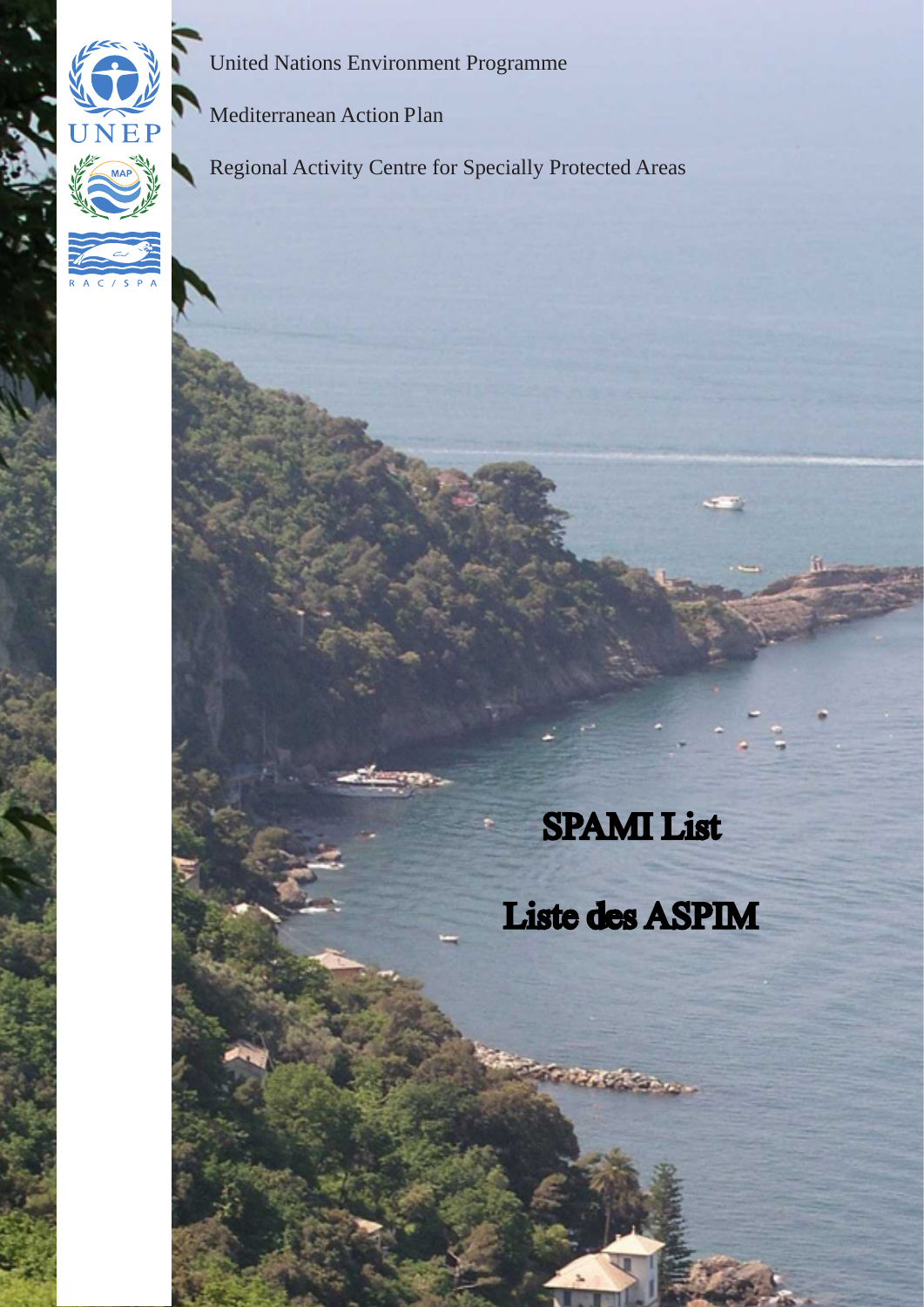

United Nations Environment Programme

Mediterranean Action Plan

Regional Activity Centre for Specially Protected Areas

### SPAMI\* List (November 2009)

#### Liste des ASPIM\* (Novembre 2009)

<sup>\*</sup> Specially Protected Areas of Mediterranean Importance Aires Spécialement Protégées d'Importance Méditerranéenne